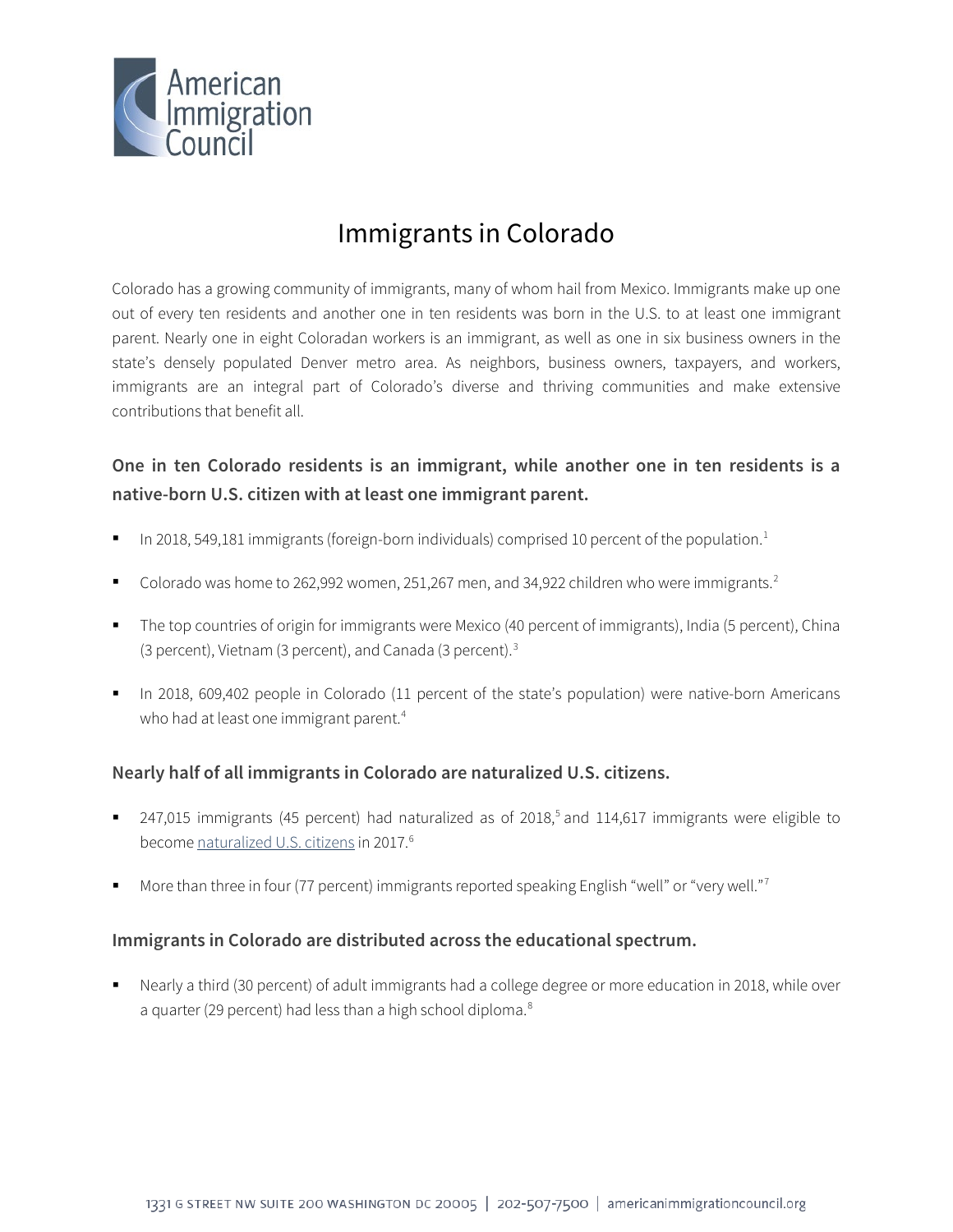| <b>Education Level</b>                                                       | Share (%) of All Immigrants   Share (%) of All Natives |    |  |
|------------------------------------------------------------------------------|--------------------------------------------------------|----|--|
| College degree or more                                                       | 30                                                     | 43 |  |
| Some college                                                                 | 19                                                     | 31 |  |
| High school diploma only                                                     | 22                                                     | 21 |  |
| Less than a high school diploma                                              | 29                                                     | 5  |  |
| Source: U.S. Census Bureau, 2018 American Community Survey 1-Year Estimates. |                                                        |    |  |

## **Nearly 142,000 U.S. citizens in Colorado live with at least one family member who is undocumented.**

- 190,000 [undocumented immigrants](http://www.pewhispanic.org/interactives/unauthorized-immigrants/) comprised 34 percent of the immigrant population and 3 percent of the total state population in 2016.<sup>[9](#page-4-8)</sup>
- **276,589 people in Colorado, including 141,705 U.S. citizens, lived with at least one undocumented family** [member](https://www.americanprogress.org/issues/immigration/news/2017/03/16/427868/state-state-estimates-family-members-unauthorized-immigrants/) between 2010 and 2014.[10](#page-4-9)
- During the same period, about 1 in 11 children in the state was a U.S. citizen living with at least one undocumented family member ([11](#page-4-10)0,634 children in total).<sup>11</sup>

### **Colorado is home to thousands of Deferred Action for Childhood Arrivals (DACA) recipients.**

- 14,520 [active DACA recipients](https://www.uscis.gov/sites/default/files/document/data/Approximate%20Active%20DACA%20Receipts%20-%20March%2031%2C%202020.pdf) lived in Colorado as of March 2020, while DACA has been granted to 18,555 people in total since 20[12](#page-4-11).<sup>12</sup>
- As of 2019, 64 percent of **DACA-eligible immigrants** in Colorado had applied for DACA.<sup>[13](#page-4-12)</sup>
- An additional 6,000 residents of the state would satisfy all but the educational requirements for DACA, and fewer than a thousand would become eligible as they grew older.<sup>[14](#page-4-13)</sup>

# **One in eight workers in Colorado is an immigrant, together making up an important part of the state's labor force across industries.**

■ 363,714 immigrant workers comprised 12 percent of the labor force in 2018.<sup>[15](#page-4-14)</sup>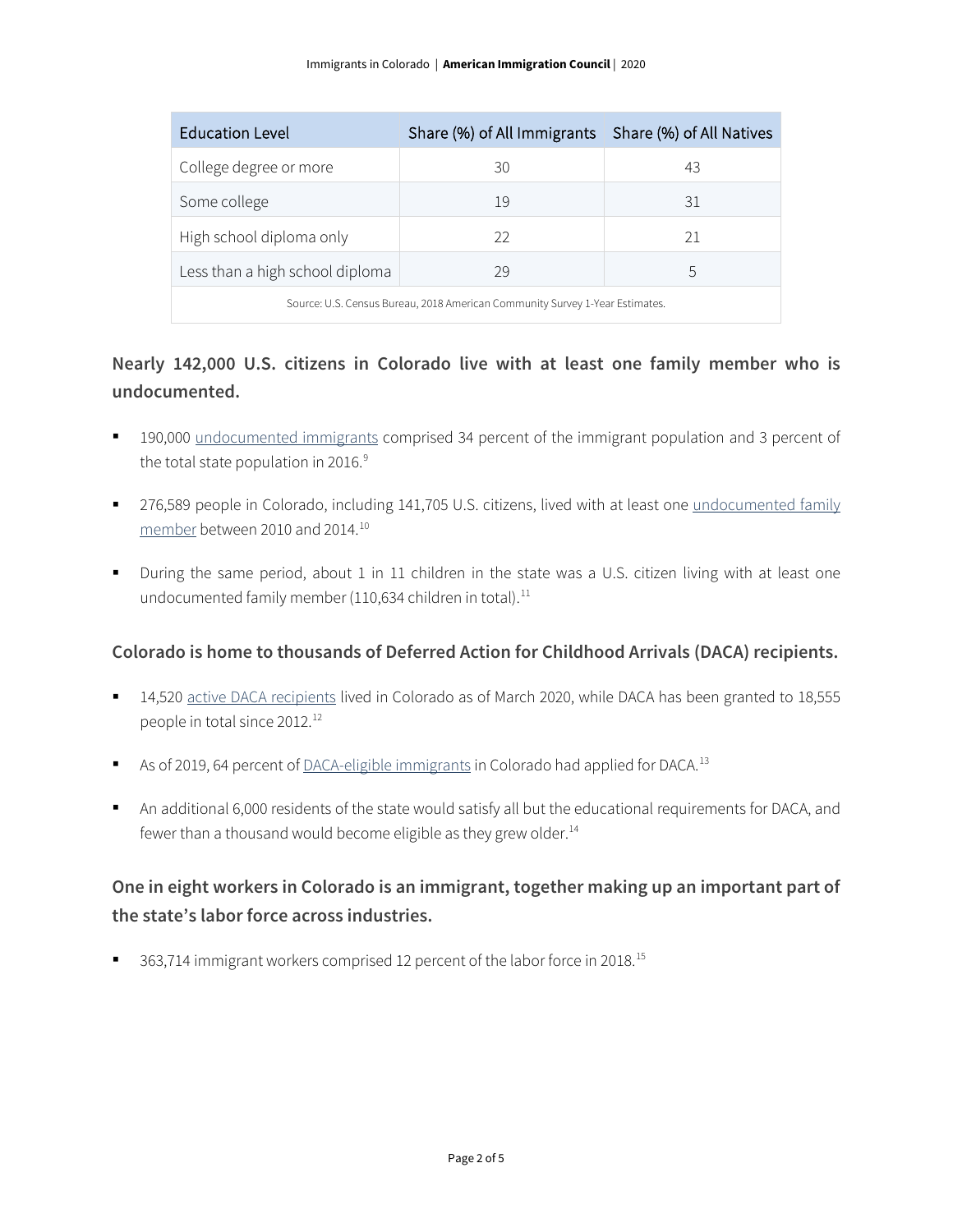**IMMI** Immigrant workers were most numerous in the following industries:

| Industry                                                                                                                          | Number of Immigrant<br><b>Workers</b> |  |
|-----------------------------------------------------------------------------------------------------------------------------------|---------------------------------------|--|
| Construction                                                                                                                      | 57,830                                |  |
| Accommodation and Food Services                                                                                                   | 42,333                                |  |
| Health Care and Social Assistance                                                                                                 | 42,061                                |  |
| Manufacturing                                                                                                                     | 37,547                                |  |
| Retail Trade                                                                                                                      | 34,181                                |  |
| Source: Analysis of the U.S. Census Bureau's 2018 American Community Survey 1-year PUMS data by the American Immigration Council. |                                       |  |

 $\blacksquare$  The largest shares of immigrant workers were in the following industries:  $^{16}$ 

| Industry                                                                                                                          | Immigrant Share (%)<br>(of all industry workers) |  |
|-----------------------------------------------------------------------------------------------------------------------------------|--------------------------------------------------|--|
| Construction                                                                                                                      | 21                                               |  |
| Administrative & Support; Waste Management; and Remediation<br>Services                                                           | 19                                               |  |
| Agriculture, Forestry, Fishing, and Hunting                                                                                       | 17                                               |  |
| Manufacturing                                                                                                                     | 17                                               |  |
| Accommodation and Food Services                                                                                                   | 14                                               |  |
| Source: Analysis of the U.S. Census Bureau's 2018 American Community Survey 1-year PUMS data by the American Immigration Council. |                                                  |  |

## **Immigrants are an integral part of the Colorado workforce in a range of occupations.**

In 2018, immigrant workers were most numerous in the following occupation groups: $17$ 

| <b>Occupation Category</b>                                                                                                        | Number of Immigrant Workers |  |
|-----------------------------------------------------------------------------------------------------------------------------------|-----------------------------|--|
| Construction and Extraction                                                                                                       | 53,200                      |  |
| Building and Grounds Cleaning & Maintenance                                                                                       | 39,417                      |  |
| Office and Administrative Support                                                                                                 | 32,801                      |  |
| Sales and Related                                                                                                                 | 30,771                      |  |
| Food Preparation and Serving Related                                                                                              | 30,625                      |  |
| Source: Analysis of the U.S. Census Bureau's 2018 American Community Survey 1-year PUMS data by the American Immigration Council. |                             |  |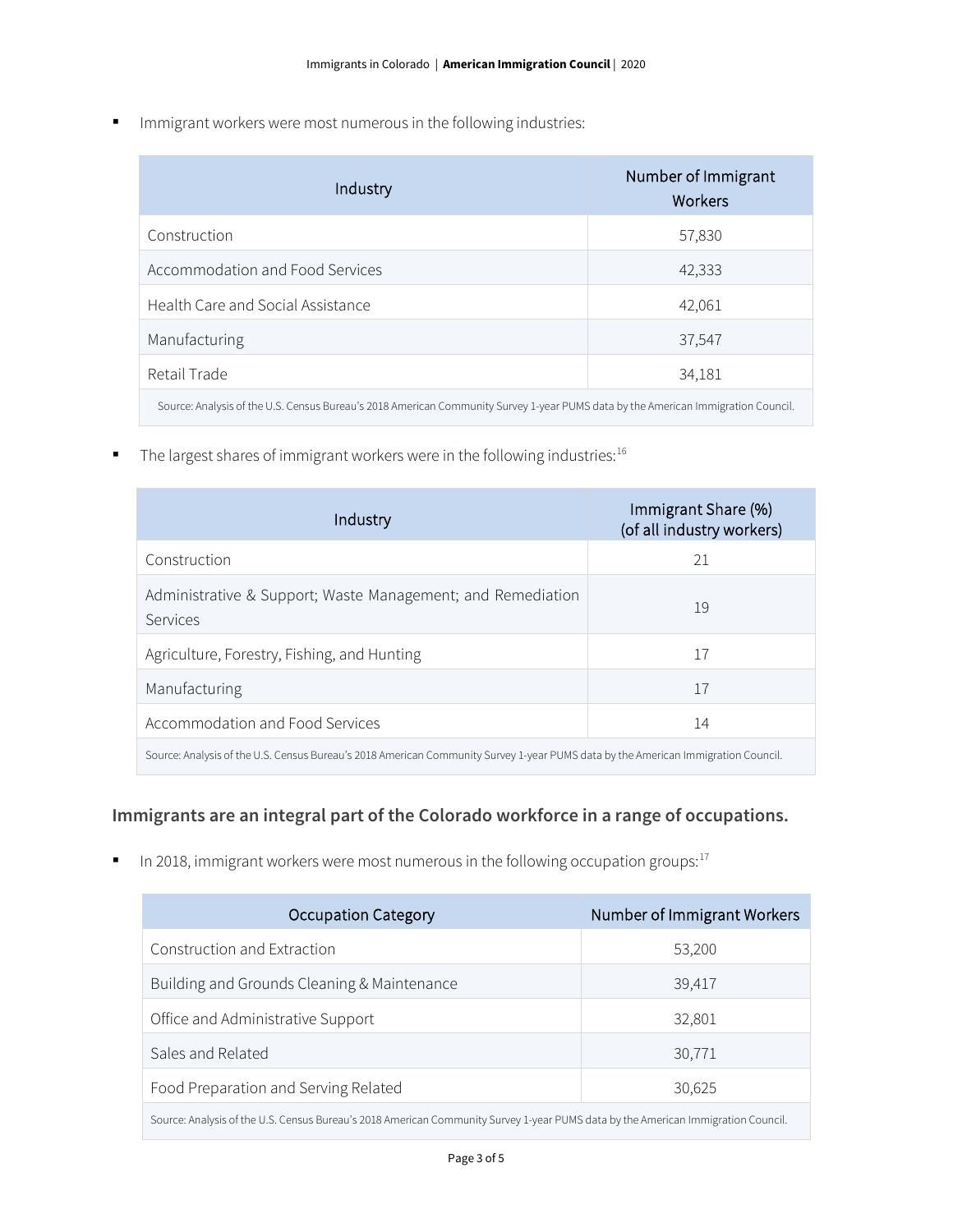The largest shares of immigrant workers were in the following occupation groups:  $18$ 

| <b>Occupation Category</b>                                                                                                        | Immigrant Share (%)<br>(of all workers in occupation) |  |
|-----------------------------------------------------------------------------------------------------------------------------------|-------------------------------------------------------|--|
| Building and Grounds Cleaning & Maintenance                                                                                       | 31                                                    |  |
| Construction and Extraction                                                                                                       | 27                                                    |  |
| Farming, Fishing, and Forestry                                                                                                    | 21                                                    |  |
| Production                                                                                                                        | 20                                                    |  |
| Life, Physical, and Social Science                                                                                                | 18                                                    |  |
| Source: Analysis of the U.S. Census Bureau's 2018 American Community Survey 1-year PUMS data by the American Immigration Council. |                                                       |  |

■ Undocumented immigrants comprised 5 percent of Colorado's workforce in 2016.<sup>[19](#page-4-18)</sup>

#### **Immigrants in Colorado have contributed billions of dollars in taxes.**

- [Immigrant-led households in the state paid](https://www.newamericaneconomy.org/locations/) \$3.5 billion in federal taxes and \$1.5 billion in state and local taxes in [20](#page-4-19)18.<sup>20</sup>
- Undocumented immigrants in Colorado paid an estimated \$272.8 million in federal taxes and \$156.5 million i[n state and local taxes](https://www.newamericaneconomy.org/locations/) in 2018.<sup>[21](#page-4-20)</sup>
- Colorado [DACA recipients](https://itep.org/state-local-tax-contributions-of-young-undocumented-immigrants/) and DACA-eligible individuals paid an estimated \$31.5 million in state and local taxes in  $2018.<sup>22</sup>$  $2018.<sup>22</sup>$  $2018.<sup>22</sup>$

#### **As consumers, immigrants add billions to Colorado's economy.**

 Colorado residents in immigrant-led households had \$14.2 billion i[n spending power](https://www.newamericaneconomy.org/locations/) (after-tax income) in 2018.[23](#page-4-22)

### **Immigrant entrepreneurs in Colorado generate a billion dollars in business revenue.**

- 42,844 immigrant business owners accounted for 12 percent of all self-employed Colorado residents in 2018 and generated \$1 billion in business income. $^{24}$  $^{24}$  $^{24}$
- In 2018, one in six (16 percent) business owners in the Denver/Aurora metropolitan area was an immigrant.[25](#page-4-24)